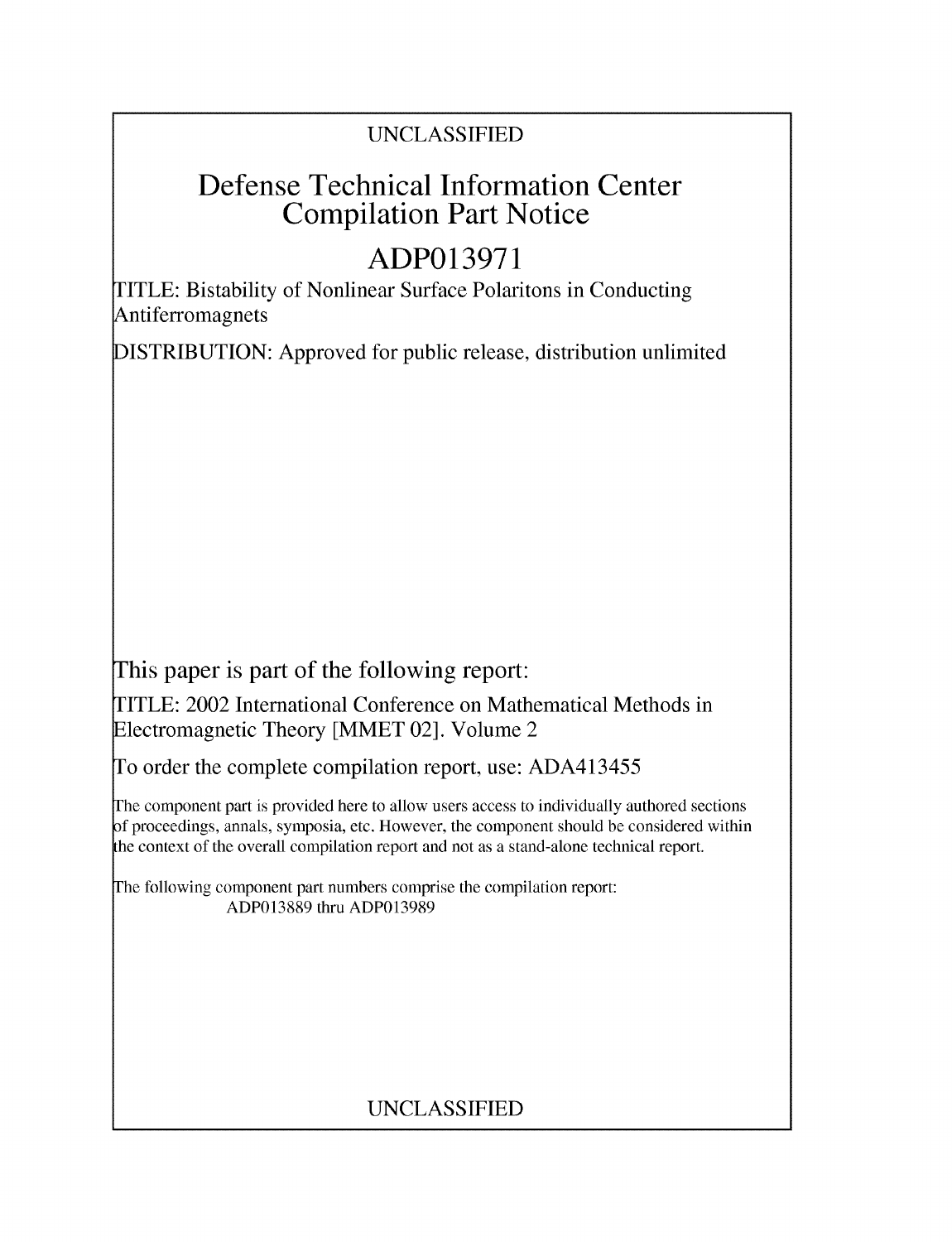### BISTABILITY OF **NONLINEAR SURFACE** POLARITONS **IN CONDUCTING ANTIFERROMAGNETS**

#### N.N.Beletskii, S.A.Borysenko

#### A. Usikov IRE NASU, ul. Proskury 12, Kharkov 61085, Ukraine Tel: +380-572-448474, E-mail: beletski@ire.kharkov.ua

#### ABSTRACT

The paper deals with the theoretical investigation of the hysteresis effects and bistability states arising from the excitation of the s-polarized surface polaritons (SP) with the attenuated total reflection (ATR) technique at the nonlinearly conducting antiferromagnet boundary. We emphasize the analysis of influence of the electron plasma frequency on the conditions of bistability appearance. It is found that there exists a critical value of the plasma frequency at which the bistabiliy vanishes.

#### **INTRODUCTION**

Today the investigations of semimagnetic semiconductors attract many efforts [1-3]. This interest is stipulated by the fact that semimagnetic semiconductors possess magnetic and electron subsystems, which influence on each other. Semimagnetic semiconductors in the phase of antiferromagnetic ordering are of great interest from the viewpoint of millimeter and submillimeter wave applications. This phase is interesting because the antiferromagnetic resonance frequency of semimagnetic semiconductor lies exactly in this waveband. It can be used for both noncontact diagnostics of parameters of semimagnetic semiconductors and for the creation of radically new devices of semiconductor microelectronics.

As known, surface polaritons (SP) can exist in conducting antiferromagnets [4,5]. The propagation of large amplitude SP (nonlinear SP) results in a number of new features, which are concerned with the dependence of the dielectric permittivity of semimagnetic semiconductor on the electric field intensity [6]. For nonlinear SPs the dependence of their spectra on the electric field intensity at the media interface and the monotonic and non-monotonic character of the decaying electromagnetic field in the nonlinear medium are typical.

The present paper deals with the theoretical investigation of the hysteresis effects and bistability states arising from the excitation of nonlinear SP with the attenuated total reflection (ATR) technique at a nonlinear conducting antiferromagnet boundary. As conducting antiferromagnets, we use semimagnetic semiconductors in the phase of antiferromagnetic ordering. We place emphasis on the investigation of the influence of the electron plasma frequency on the conditions of bistability appearance.

#### THE PROBLEM **STATEMENT**

We assume that a semimagnetic semiconductor is in the phase of antiferromagnetic ordering and can be simulated by an easy-axis two-sublattice conducting

KIEV, UKRAINE, IX-TH INTERNATIONAL CONFERENCE ON MATHEMATICAL METHODS IN ELECTROMAGNETIC THEORY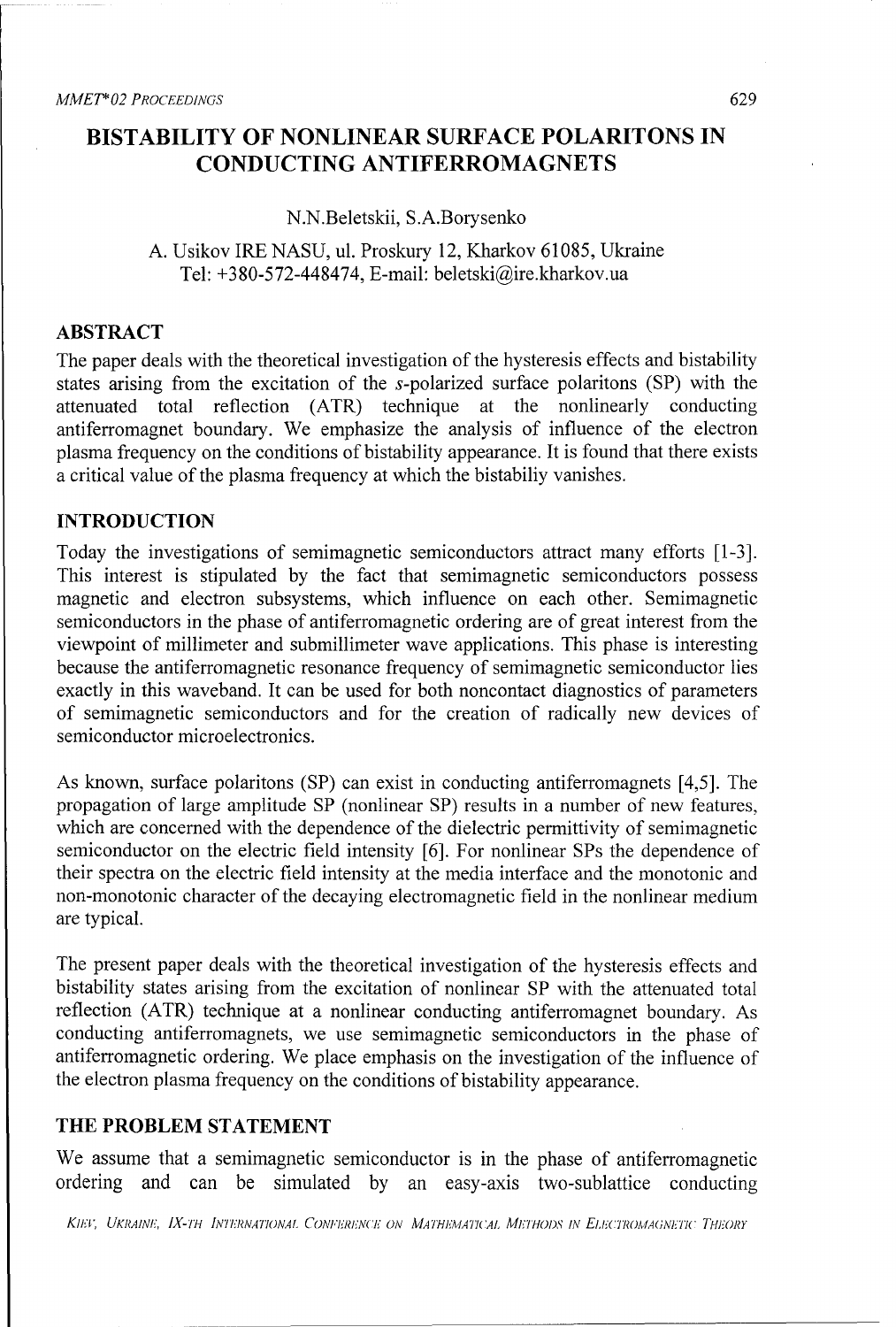#### 630 *MMET'\*02 PROCEED)INGS.*



Fig.1. The geometry of the problem. boundary,  $y = -d$ ,

antiferromagnet with a magnetic permeability  $\mu_1$  [4,5]. Fig.I shows the Media l and 2 are the respectively. Medium semi-conductor. We and the external wave, which is incident at the propagates at an

angle  $\theta$  exceeding the angle of total external reflection. The easy axis of the antiferromagnet (the z-axis) is directed along the media interface. We shall consider spolarized nonlinear SP  $(E_x = E_y = H_z = 0)$ , the wave vector  $\vec{k}$  of which is directed along the x-axis. The antiferromagnet dielectric constant  $\varepsilon(\omega)$  is supposed to depend on the electric field intensity  $|E_r|^2$  and has the form  $\varepsilon(\omega) = \varepsilon_{(0)}(\omega) + \delta |E_r|^2$ , where  $\varepsilon_{(0)}(\omega)$  is the linear part of the dielectric constant,  $\delta$  is the nonlinearity parameter,  $\omega$  is the nonlinear SP frequency.

We have shown previously that on the antiferromagnet-dielectric boundary there exist the nonlinear SPs with both monotonic and non-monotonic decay of the electromagnetic field in the nonlinear medium [6]. The frequency  $\omega$  of the nonlinear SP is found to depend on the value of  $\Omega_p = \omega_p / \omega_r$ , where  $\omega_p$  and  $\omega_r$  are the electron plasma frequency and antiferromagnet resonance frequency, respectively.

In this paper we have found a reflection coefficient  $R$  of the external wave which is incident at the boundary  $y = -d$ . We have revealed the bistability states in the dependence of *R* on the intensity of the incident wave. It has turned out that the appearance of the bistability depends also on the value of  $\Omega_p$ . It has been found that there exists the critical value  $\Omega_{pc}$ , at which the bistabiliy vanishes. The dependence of  $\Omega_{pc}$  on the value of dimensionless frequency  $\Omega = \omega / \omega_r$  has been investigated.

#### **NUMERICAL RESULTS**

Fig.2 shows the dependence of the reflection coefficient  $R$  (left coordinate axis, solid lines) and the reflected wave intensity  $I<sub>r</sub>$  (right coordinate axis, dashed lines) on the incident wave intensity  $I_i$  for the nonlinear SP with a monotonic decay of the electric